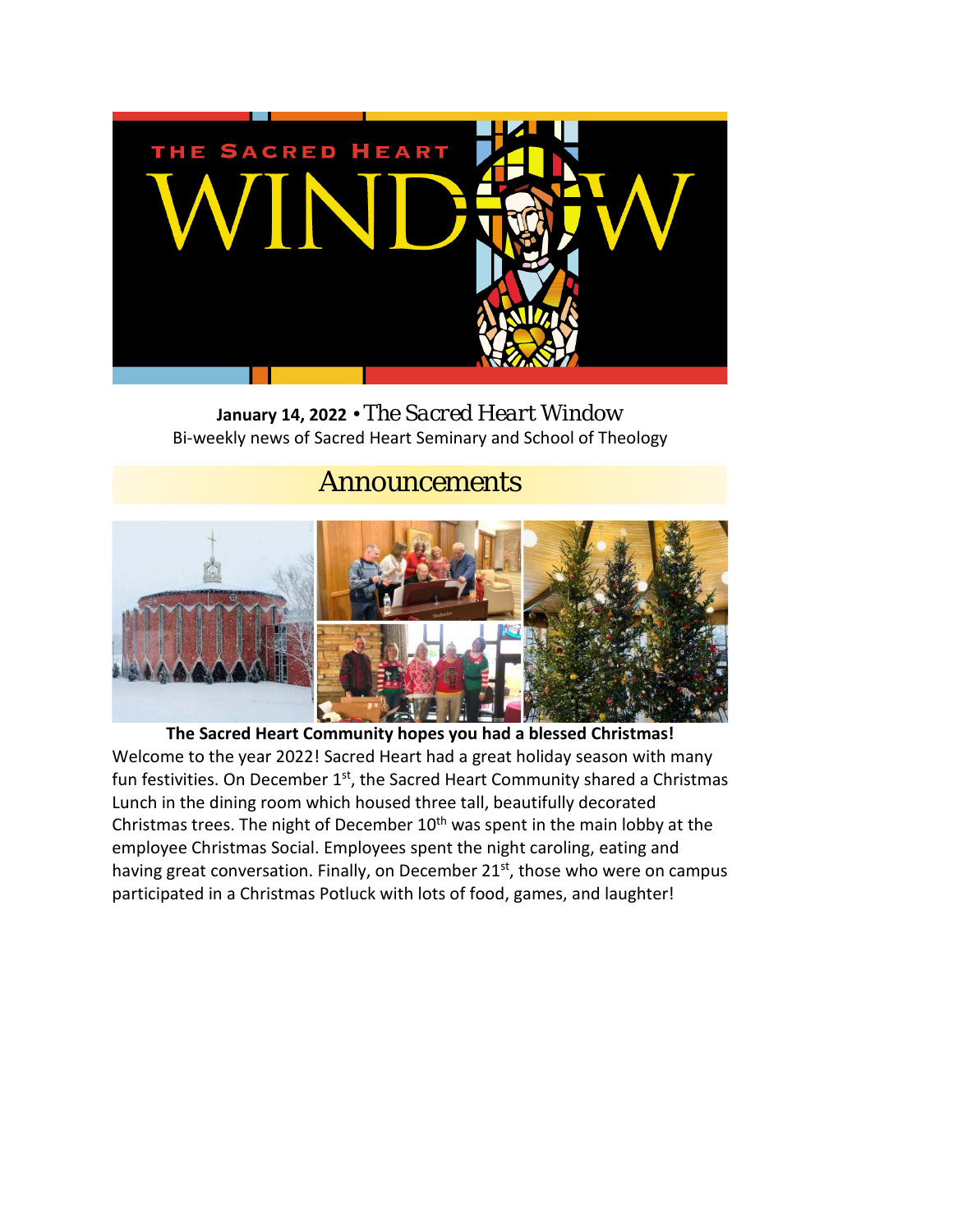

**Fr. Vien Nguyen elected provincial superior of the US Province** *Article courtesy of Mary Gorski, Communications Director at the US Province, POSH*  On January 14th, Fr. Vien Nguyen, SCJ, was elected as the 16th provincial superior of the US Province of the Priests of the Sacred Heart (Dehonians).

"It is humbling to stand in front of you, to carry on the tradition of the US Province," said Fr. Vien, after acknowledging and thanking the many SCJs who served as formators to him during his years as a candidate and as a professed SCJ, including Br. Peter Mankins, Fr. Stephen Huffstetter, Fr. Rick DiLeo, Fr. John Czyzynski, Fr. Michael Burke, Fr. Guy Blair, Br. Ray Kozuch, and Fr. Jan de Jong

Fr. Vien, 48, is currently vice rector and assistant professor of Scripture Studies at Sacred Heart Seminary and School of Theology in Hales Corners, WI. He professed his first vows in 1997 and was ordained to the priesthood in 2004. In 2018 he earned a doctorate from the Jesuit School of Theology of Santa Clara University in Berkeley, CA. He also earned a Th.M, and S.T.L. from Santa Clara University, and an M.Div. from Catholic Theological Union in Chicago.

Before pursuing post-graduate studies, Fr. Vien served in parish ministry and in formation.

He has been on the faculty of SHSST since 2018. He has been published in a wide variety of theological and professional publications, including the Review of Biblical Literature, Journal of Biblical Theology, and The American Journal Of Biblical Theology.

The SCJ Election Assembly has elected the following as the members of the new Provincial Council: Fr. Jack Kurps, Fr. Rafael Querobin, Fr. Greg Schill, Br. Duane Lemke, and Dn. David Nagel.

Fr. Vien Nguyen, the Provincial Superior elect, and his council will be installed on February 2, 2022. To read more, clic[k here.](https://dehoniansusa.org/feature-stories/a-new-provincial-superior/)

Congratulations to all!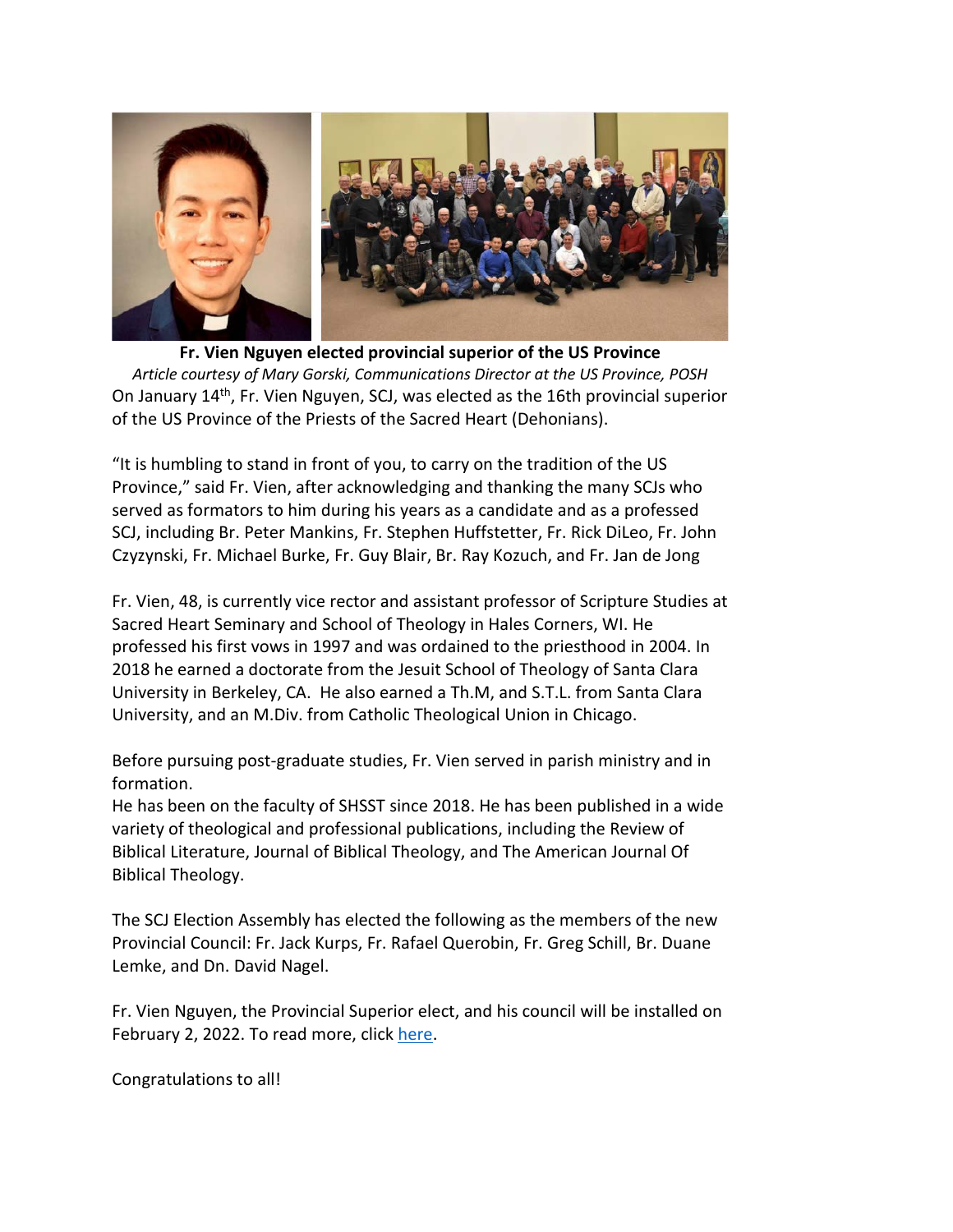

**2022 Preaching Conference**

Sacred Heart held the fourth annual Preaching Conference January 3rd-5<sup>th</sup>. The conference topic was *"The Power of Passionate Preaching While Presiding at the Funeral Rites"*. Six speakers participated in the conference throughout the 3 days. The speaker topics ranged from *"The Homilist: Messenger of Hope and Healing to Those Who Grieve"* to "*Honoring the Journey: A Collaboration of Hospice Nurses, Caretakers and Clergy"*. To read all of the speaker topics and biographies, and view two of the talks, click [here.](https://www.shsst.edu/preachingconf/)



## **Publication Announcement: Dr. Marianne Siegmund**

Sacred Heart is pleased to announce a new publication by Dr. J. Marianne Siegmund, Adjunct Lecturer of Moral Theology:

Siegmund, J. Marianne. 2021. "Knowledge...Domination, or Genuine Service?," *The Catholic Social Science Review* 26: 223-233.

The reference for the publication can be found [here.](https://www.pdcnet.org/cssr/content/cssr_2021_0026_0223_0233)

Congratulations, Dr. Siegmund!

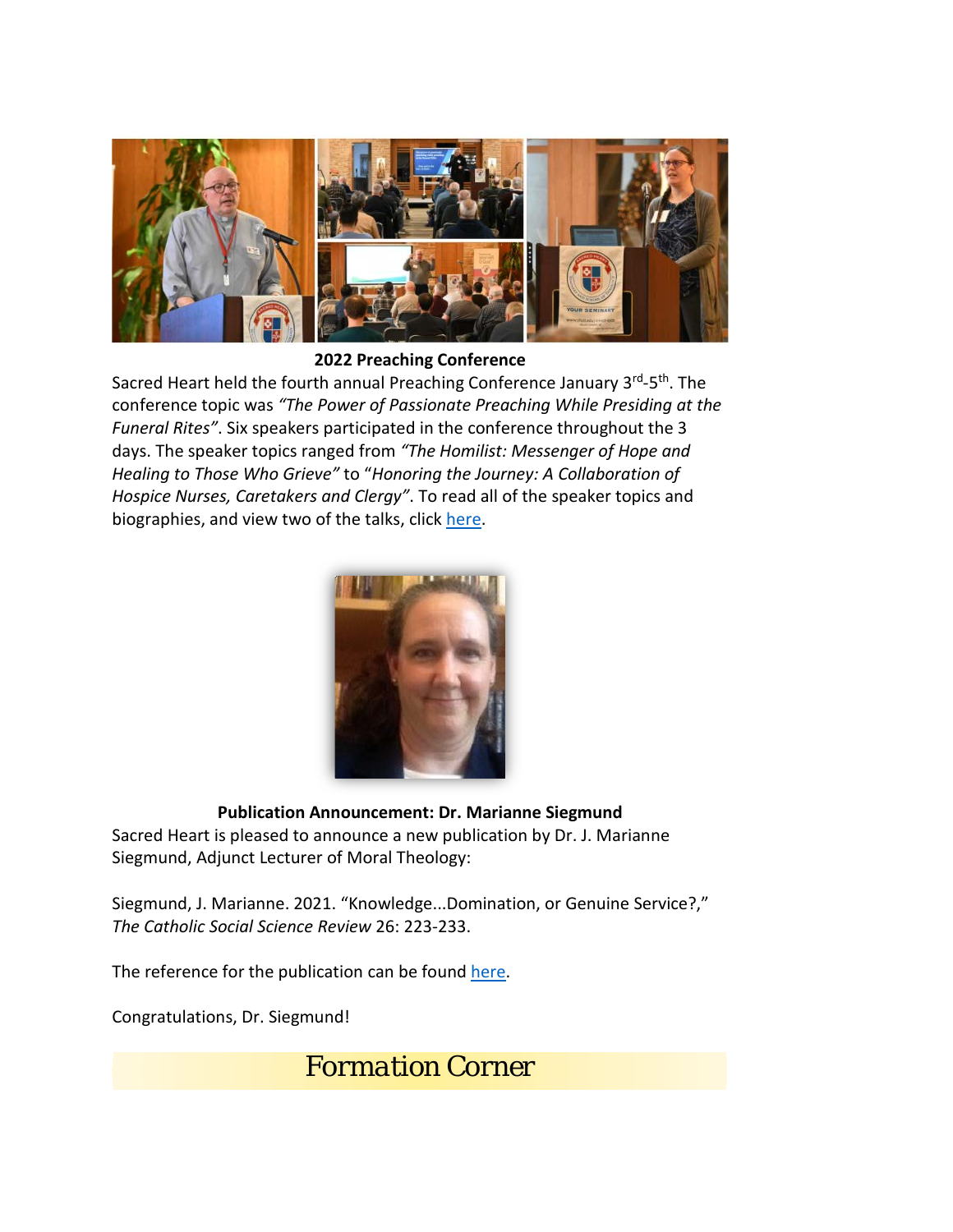

From ancient times, the Church has had the custom of celebrating each day with the liturgy of the hours. In this way the Church fulfills the Lord's precept to pray without ceasing, at once offering its praise to God the Father and interceding for the salvation of the world." These words from the Sacred Congregation for Divine Worship in 1971 direct our times of worship that sanctify each day. All are invited to join us for Morning Prayer on Mondays, Tuesdays (in Spanish), Thursdays, and Fridays beginning at 7 AM and those days, except Fridays beginning at 5:15 PM. On Wednesdays, Solemn Morning Prayer is offered beginning at 7:30 AM with Eucharistic Adoration beginning at 4:30 PM, Solemn Evening Prayer at 5 PM, concluding with Benediction. St. Pope Paul VI wrote in his Apostolic Constitution promulgating the Liturgy of the Hours in 1970, "Christian prayer is above all the prayer of the whole human community, which Christ joins to himself. Everyone shares in this prayer, which is proper to the one body as it offers prayers that give expression to the voice of the beloved spouse of Christ, to the hopes and desires of the whole Christian people, to supplications and petitions for the needs of all." Morning and Evening Prayer help to structure the formation community and Spiritual and Pastoral Dimensions here at Sacred Heart Seminary.

## *Looking Forward*

**Jan 13-14** New Seminarian Orientation **Jan 17** Martin Luther King Jr. Day: Non-School Day, Employee Holiday **Jan 18** SHSST Classes Begin **Jan 18-25** Christian Unity **Jan 19 & 26** Lux Center Winter Jewish Studies Webinars **Feb 9** Dehon Lecture **Mar 2** Ash Wednesday Day of Recollection (all school) **Mar 9** Board of Directors Meeting; Eucharist/Institution to the Ministry of Lector **Mar 14-18** SHSST Spring Break **Mar 14** Birthday of Fr. Leo John Dehon **Mar 24-25** Faith & Culture Workshop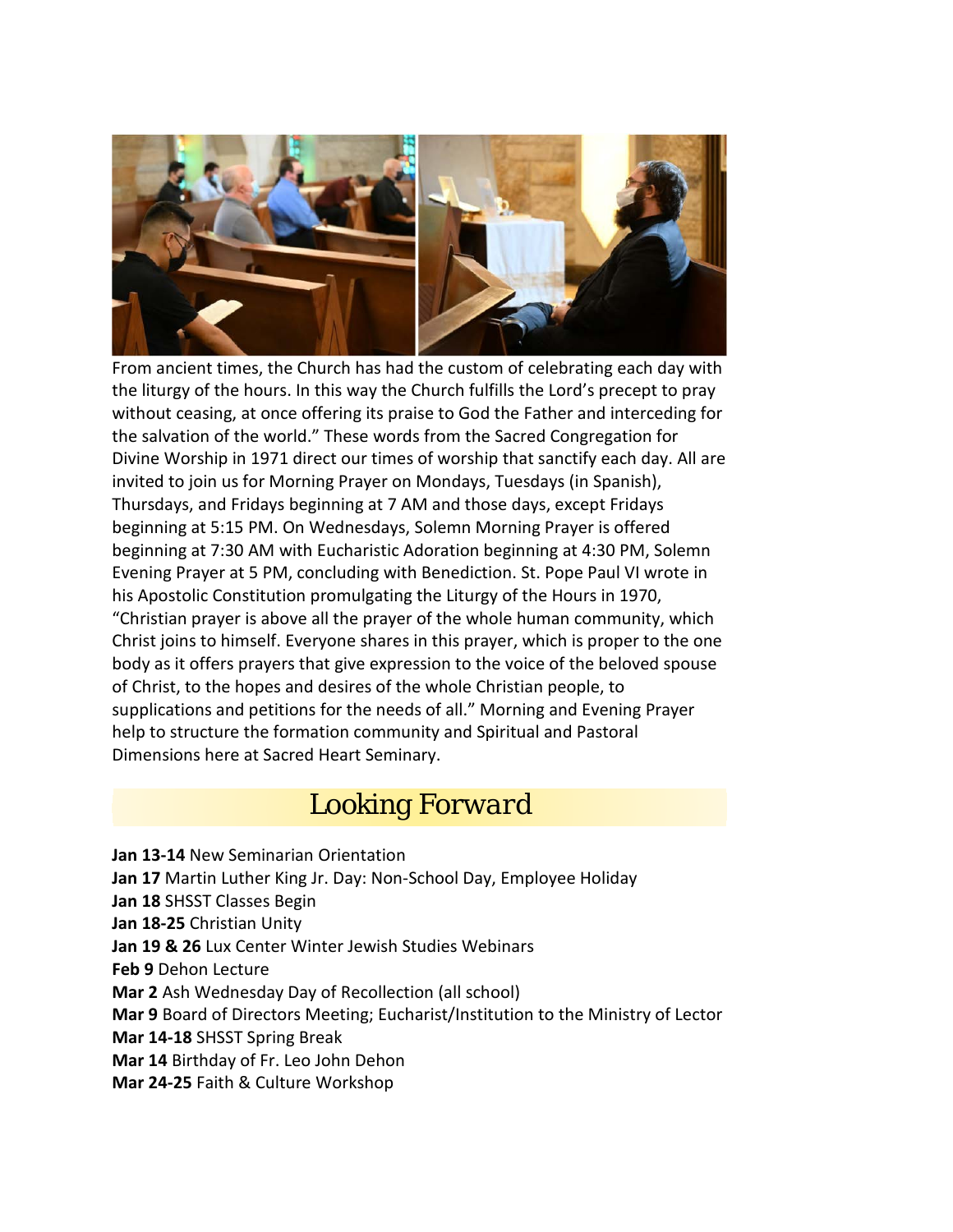**Mar 27** Lux Center Public Lecture **Mar 28** Lux Center Morning Lecture **Apr 6** Vespers/Employee Recognition Dinner **Apr 11-18** SHSST Easter Break **Apr 15** Good Friday: Employee Holiday **Apr 20** Day of Recollection (all school: faculty/sta o campus) **Apr 21** Vespers/Diaconate Promises **May 6** SHSST Last Day of Class; Solemn Vespers with Commencement **May 9** Cor Unum Last Day of Class **May 16** ECS May Session Begins; SHSST May Session Begins **May 19** Lux Center Sister Rose Thering Award Dinner **May 23-Jun 13** Holy Land Expedition (tentative dates) **May 25** Board of Directors Meeting **May 30** Memorial Day: Non-School Day, Employee Holiday **June 3** ECS May Session Ends **June 17** SHSST May Sessions Ends **June 24** Feast Day: Solemnity of the Sacred Heart **June 27** ECS Summer I Session Begins



**YOUR SEMINARY:** *Specialized formation for a universal Church*

## **Sacred Heart Seminary and School of Theology**

**[www.shsst.edu](http://www.shsst.edu/)** | **414-425-8300** 7335 S. Hwy. 100 | PO Box 429 | Hales Corners, WI 53130 *An Apostolate of [the Priests of the Sacred Heart](https://poshusa.org/)*

**Connect with us!** Sacred Heart social media:  $f$   $\odot$  in  $\odot$ Facebook for alumni:  $\cdot$   $\epsilon$ **[Support Us!](https://www.shsst.edu/support-us/)**

**Connect with the Priests of the Sacred Heart!**